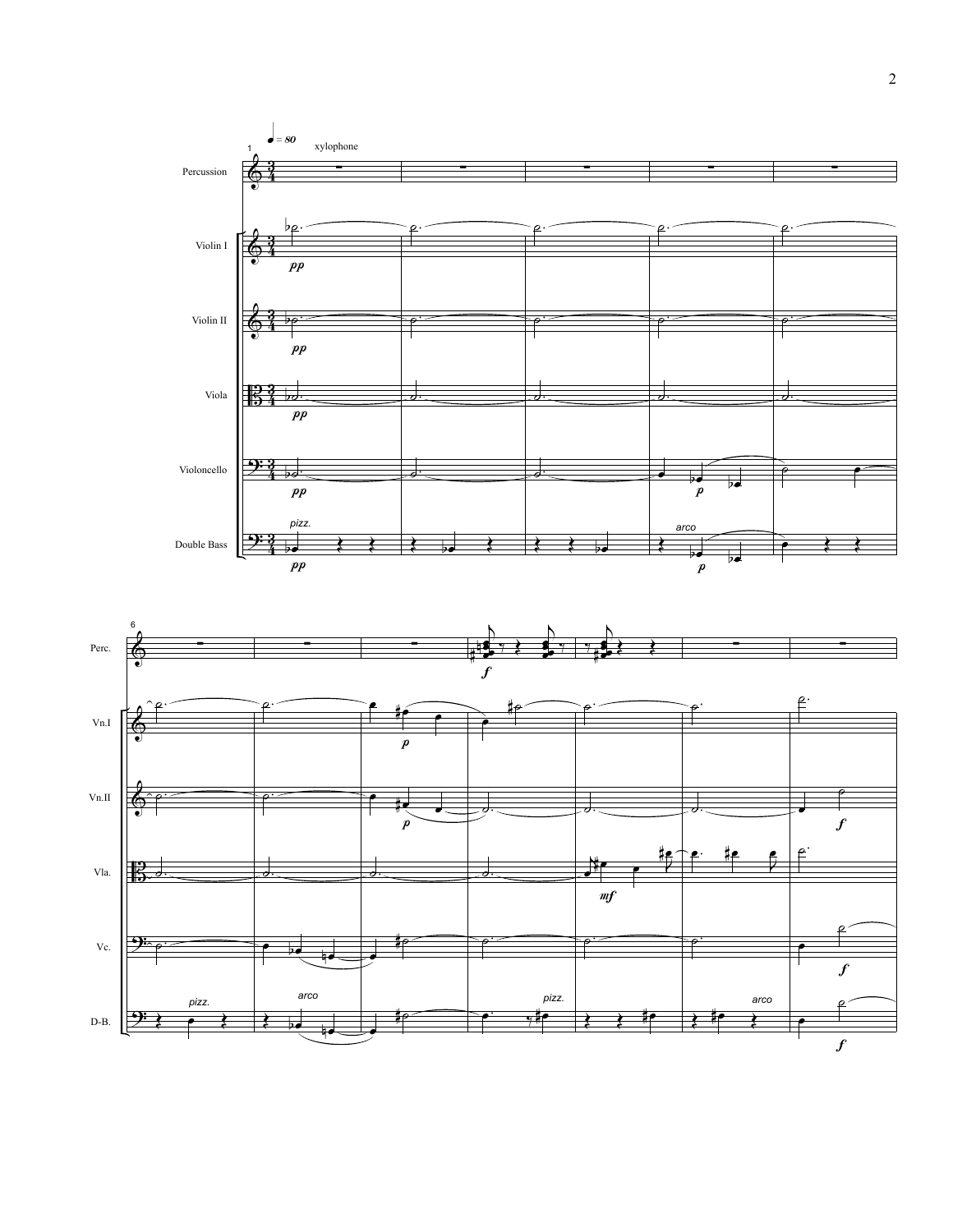

Œ *arco*  $mp$ চৰ

 $\mathfrak{m}p$ 

 $\bullet$   $\qquad$   $\qquad$   $\qquad$   $\qquad$   $\qquad$   $\qquad$   $\qquad$   $\qquad$   $\qquad$   $\qquad$   $\qquad$   $\qquad$   $\qquad$   $\qquad$   $\qquad$   $\qquad$   $\qquad$   $\qquad$   $\qquad$   $\qquad$   $\qquad$   $\qquad$   $\qquad$   $\qquad$   $\qquad$   $\qquad$   $\qquad$   $\qquad$   $\qquad$   $\qquad$   $\qquad$   $\qquad$   $\qquad$   $\qquad$   $\qquad$   $\qquad$ 

bœ mp bœ

 $\leftarrow$ 

3

 $\mathbf{P}$ 

 $\leftrightarrow$ 

D-B.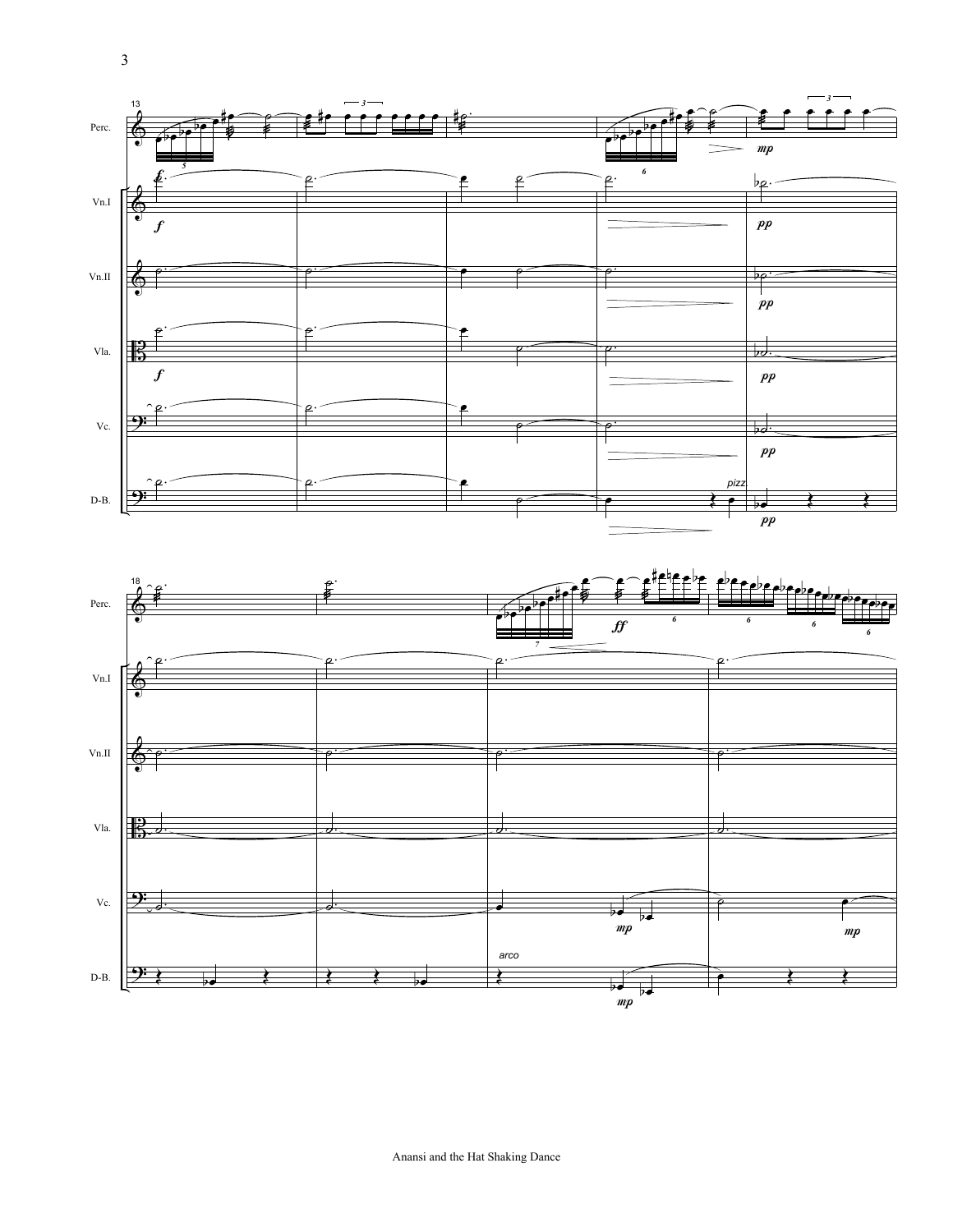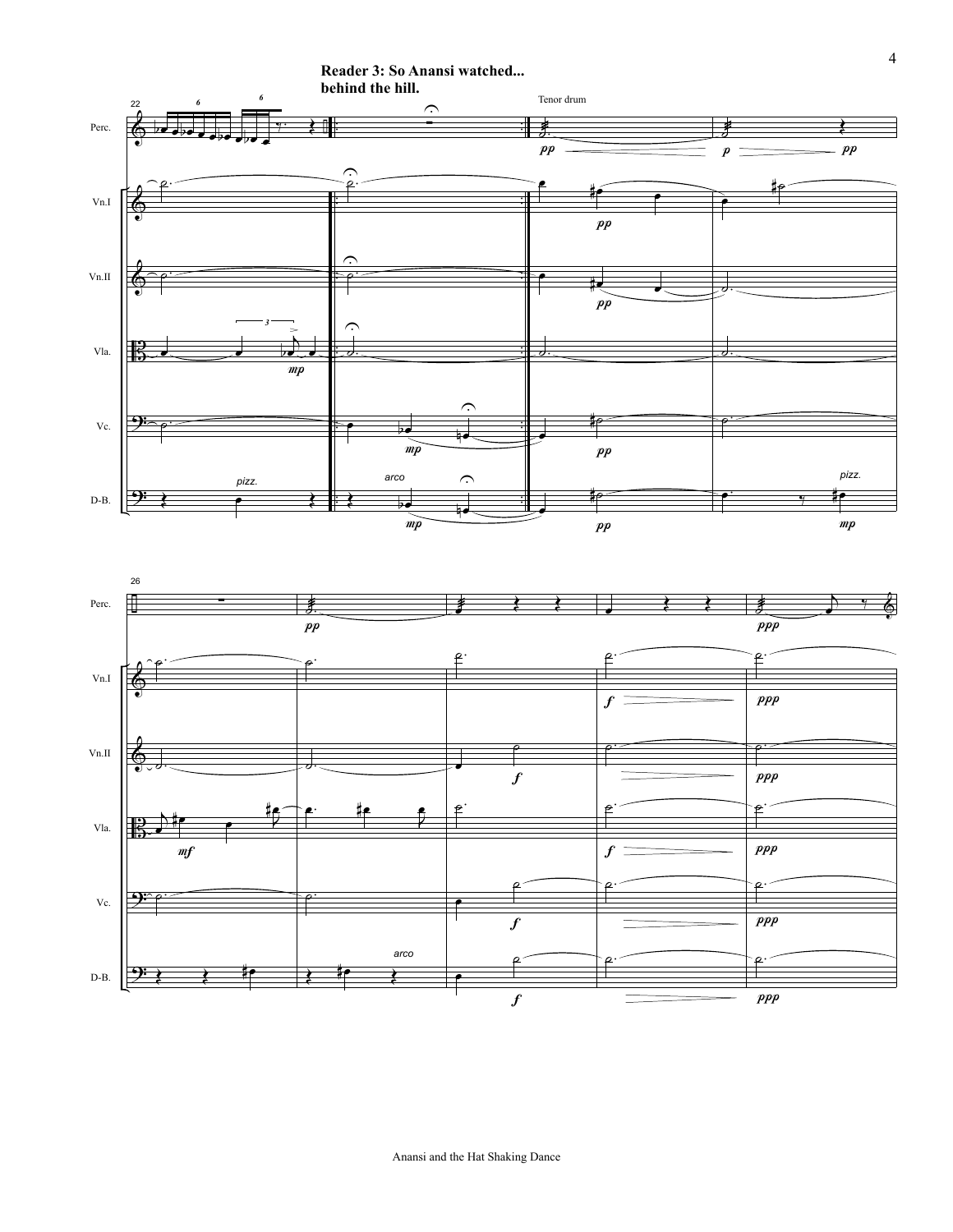

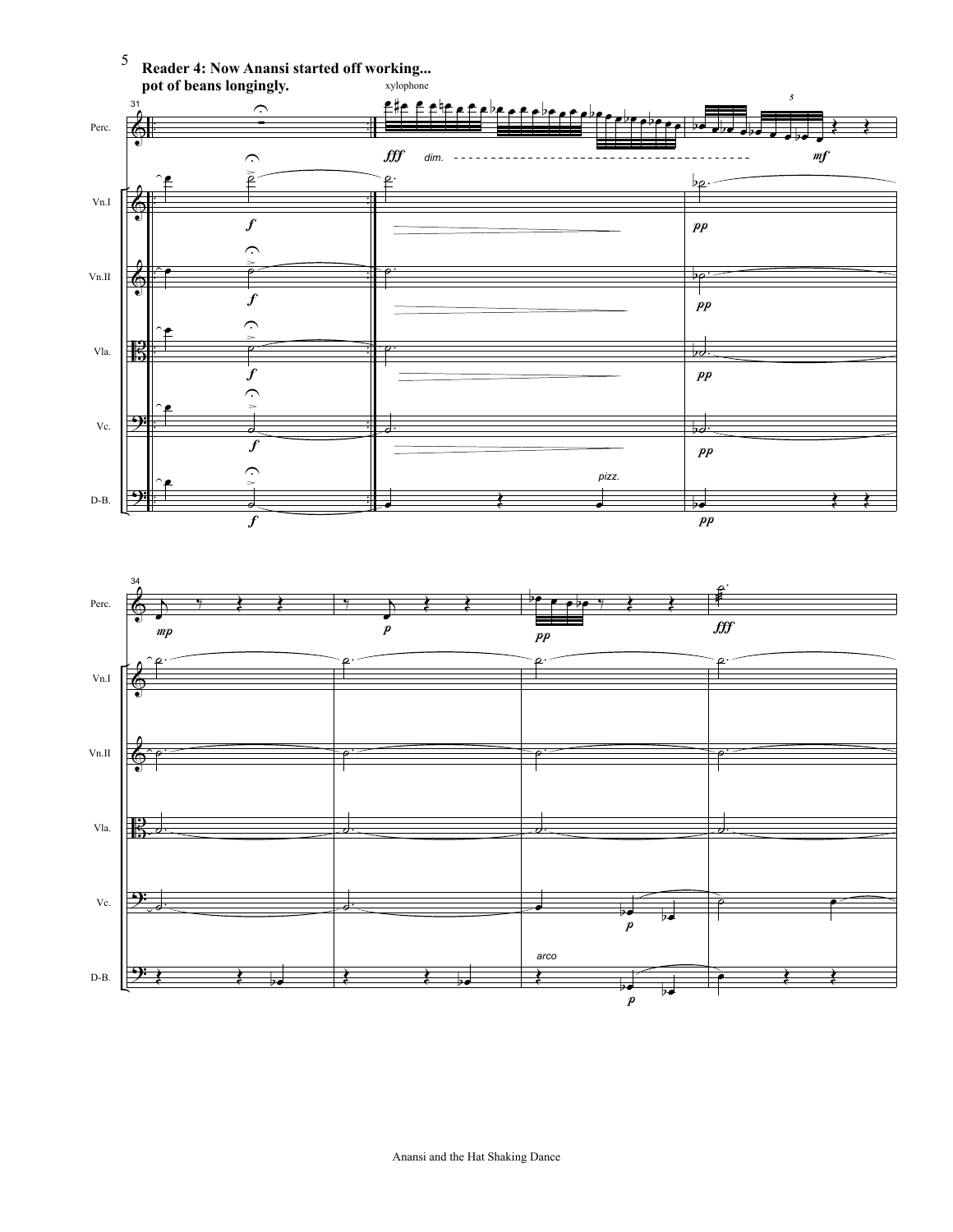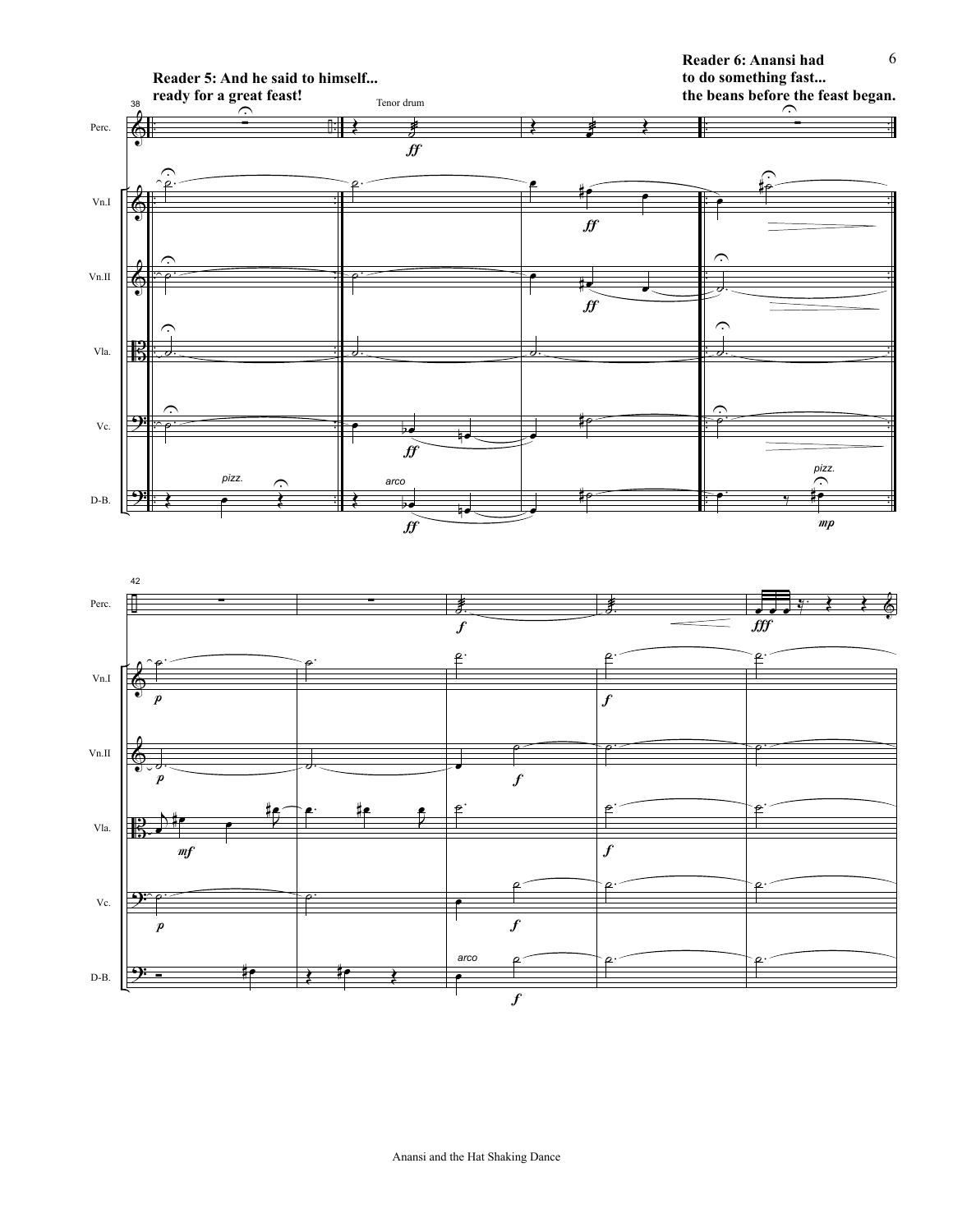



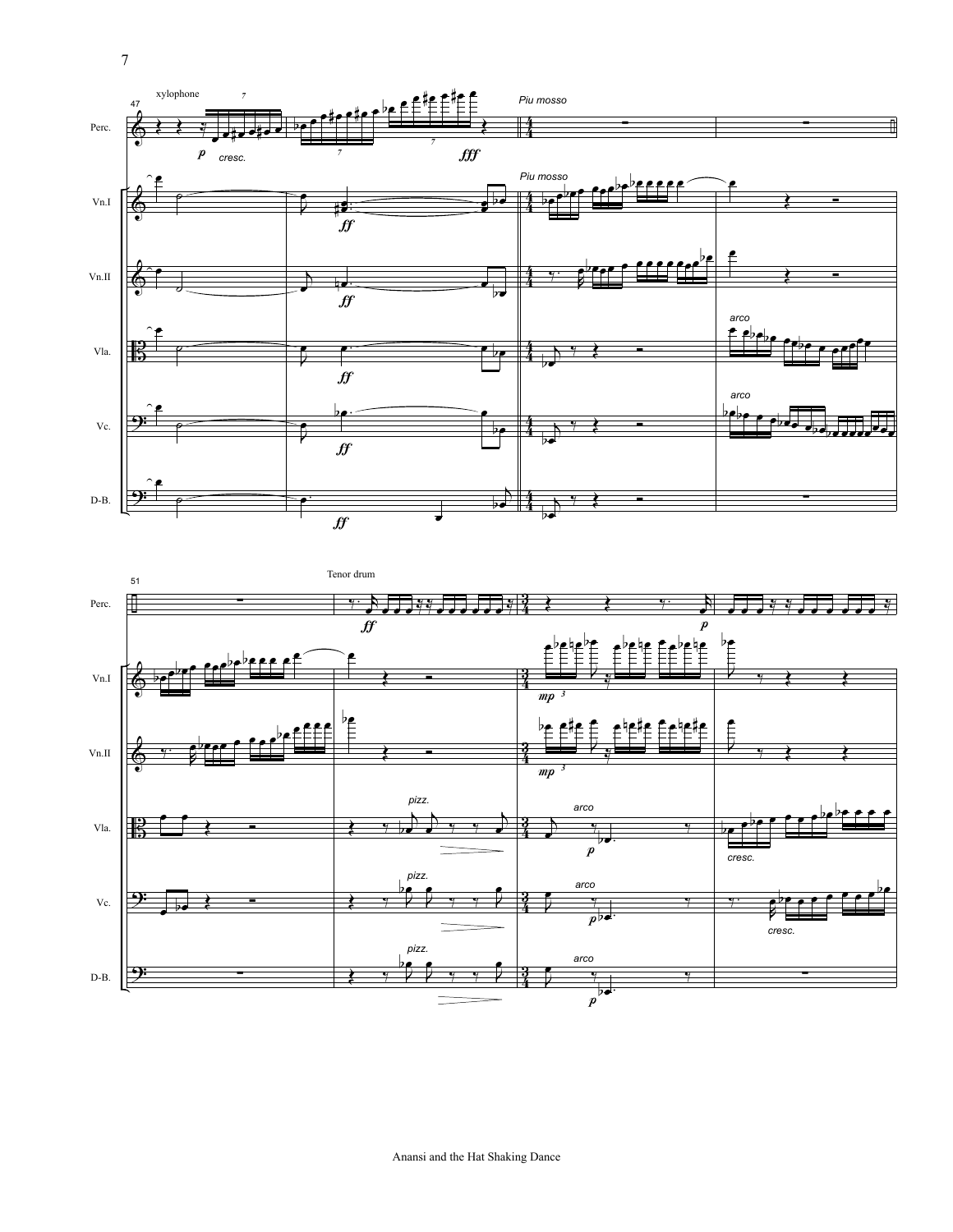

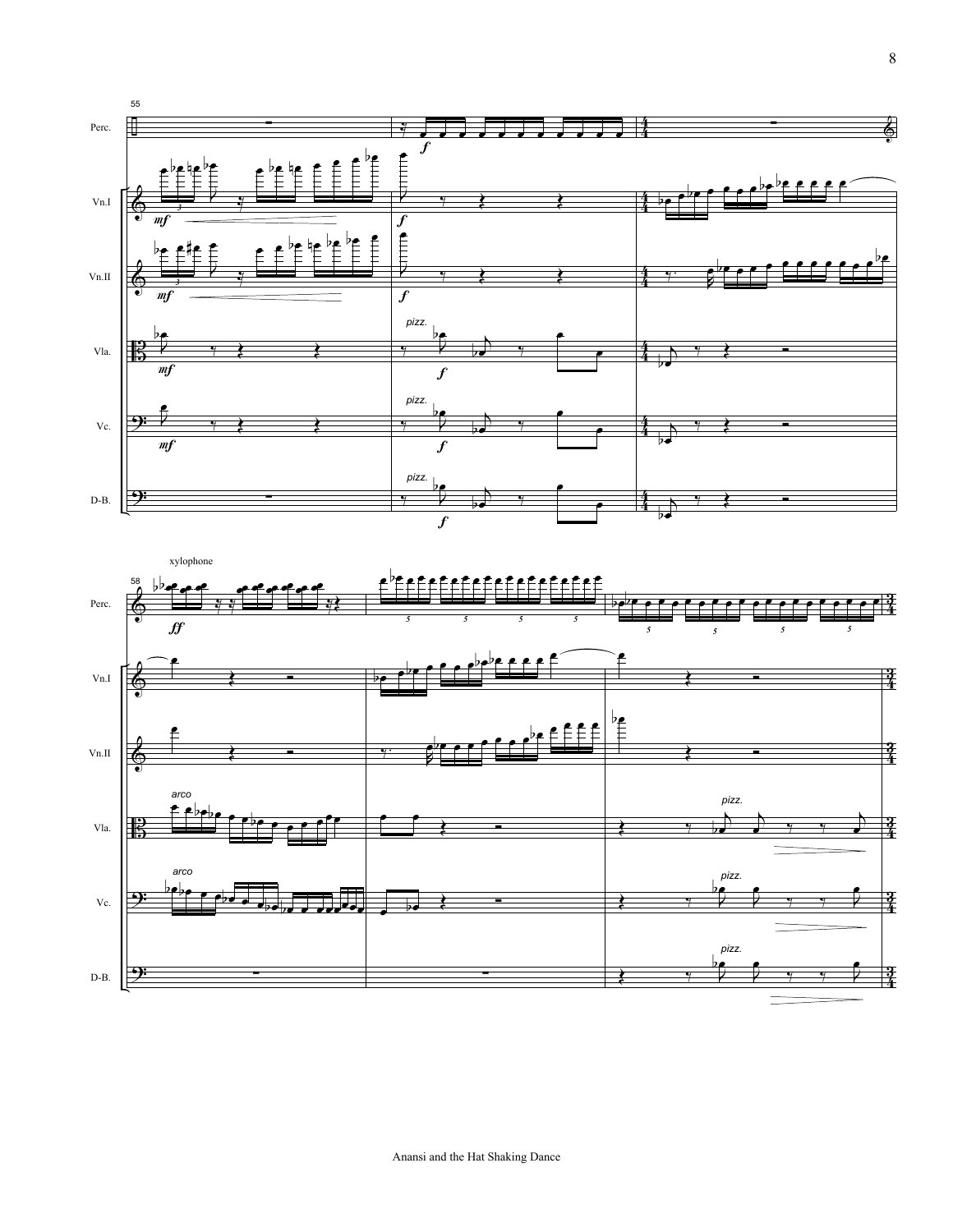

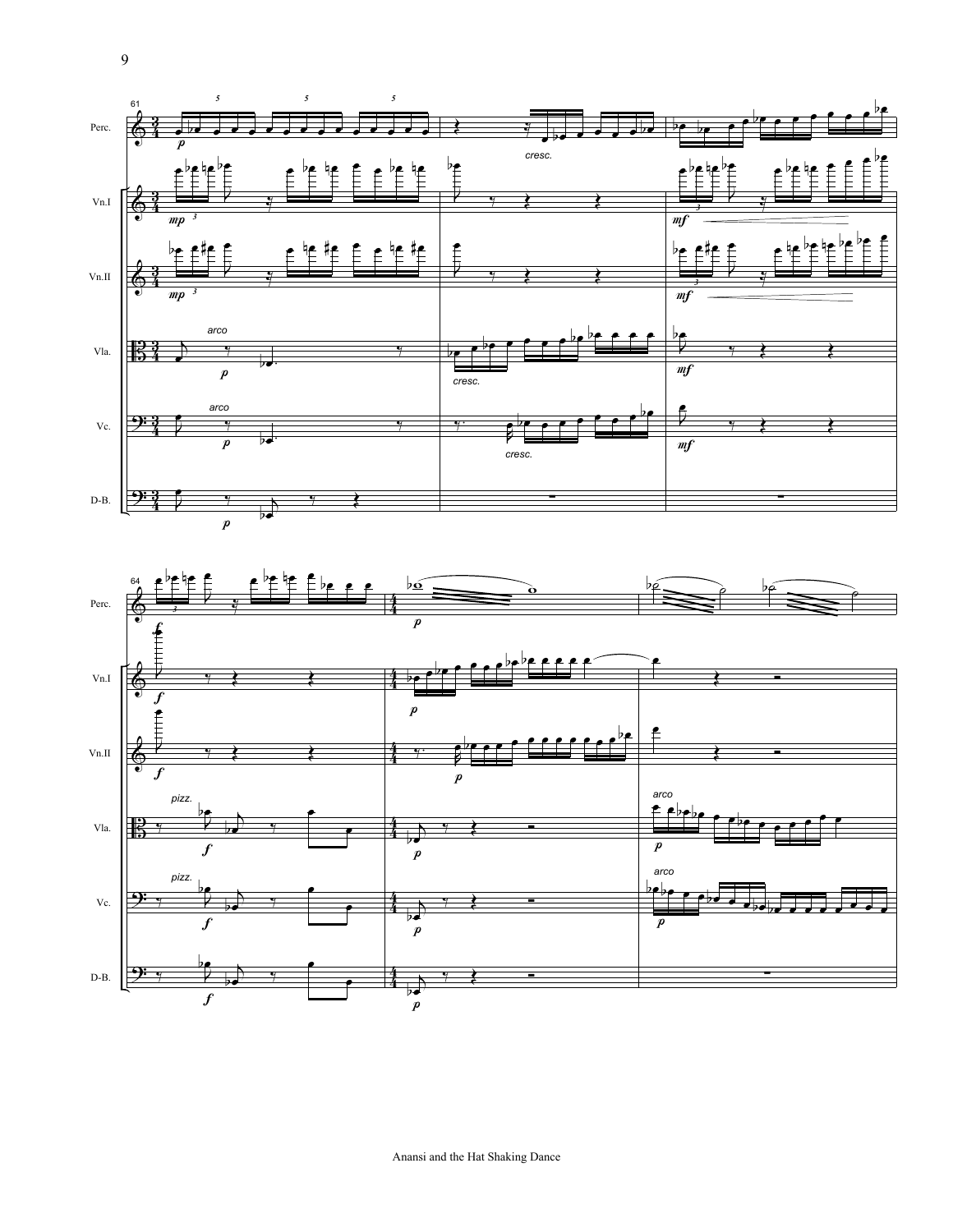

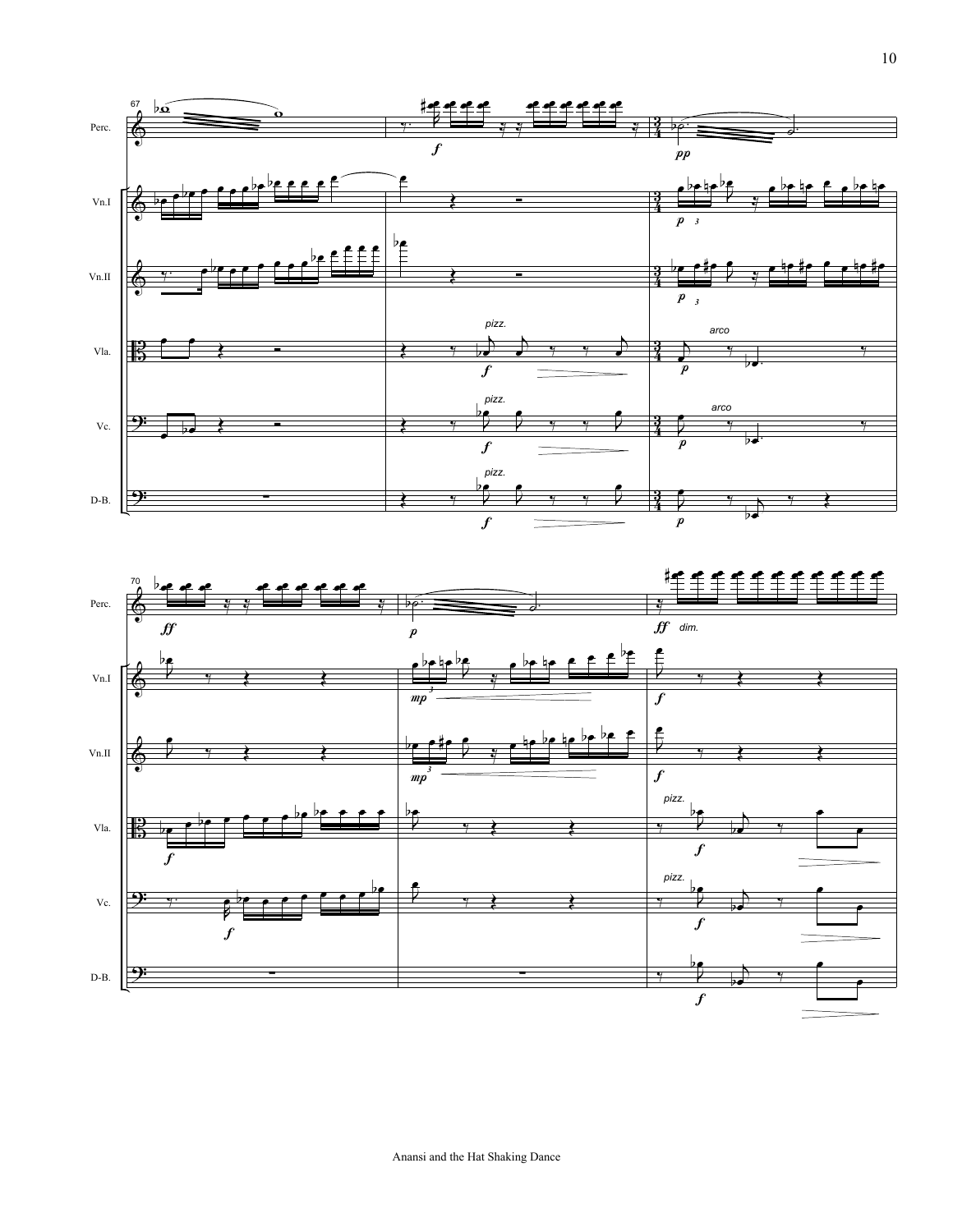

Reader 7: There was nothing to do but clap his hat onto his head with the hot beans in it.

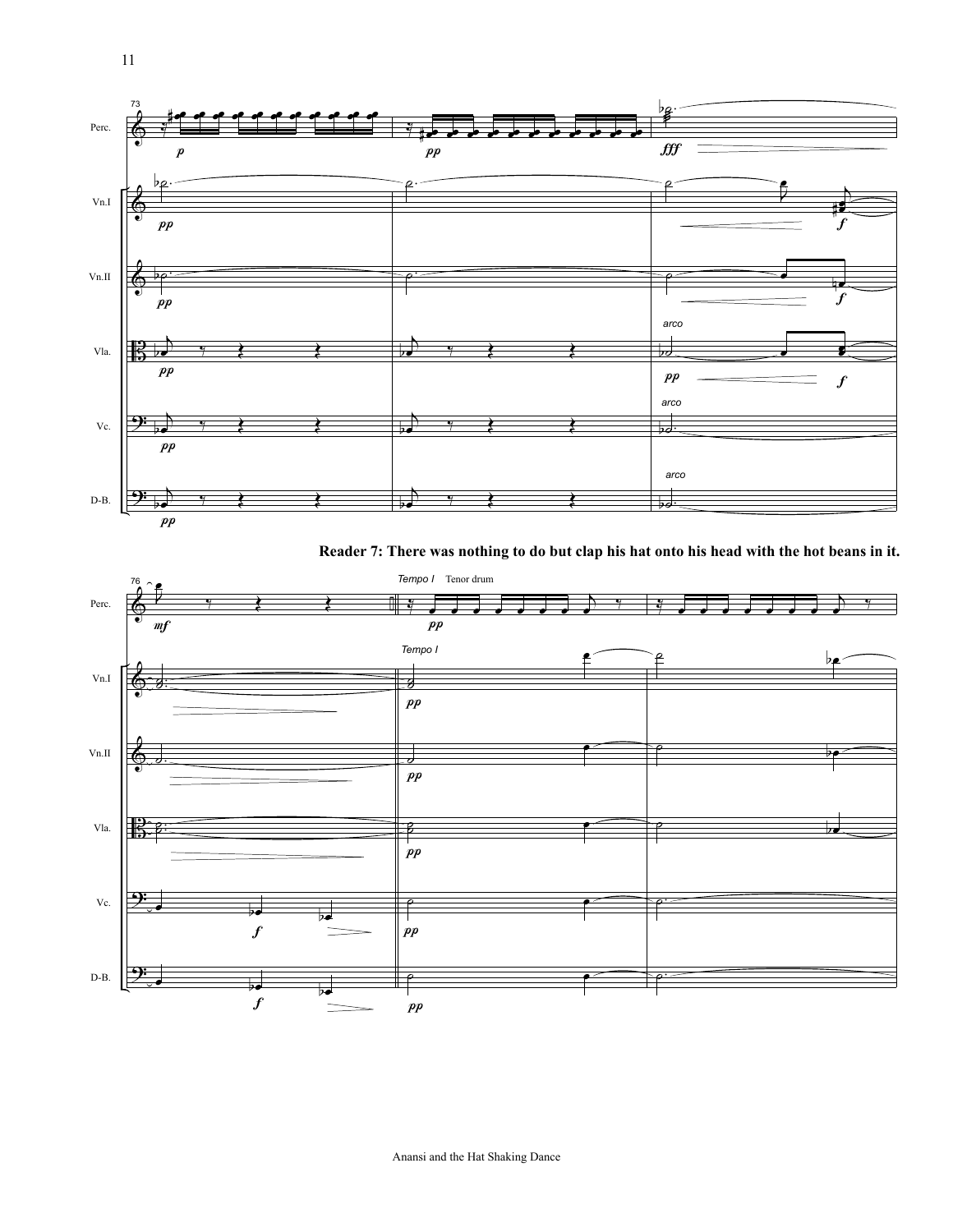

Oh, those beans were hot!!! They began to burn his head, and Anansi began to jiggle his hat. When the guests looked

at him in surprise, he said "There is a hat shaking dance in my village and I am honoring the occasion!"

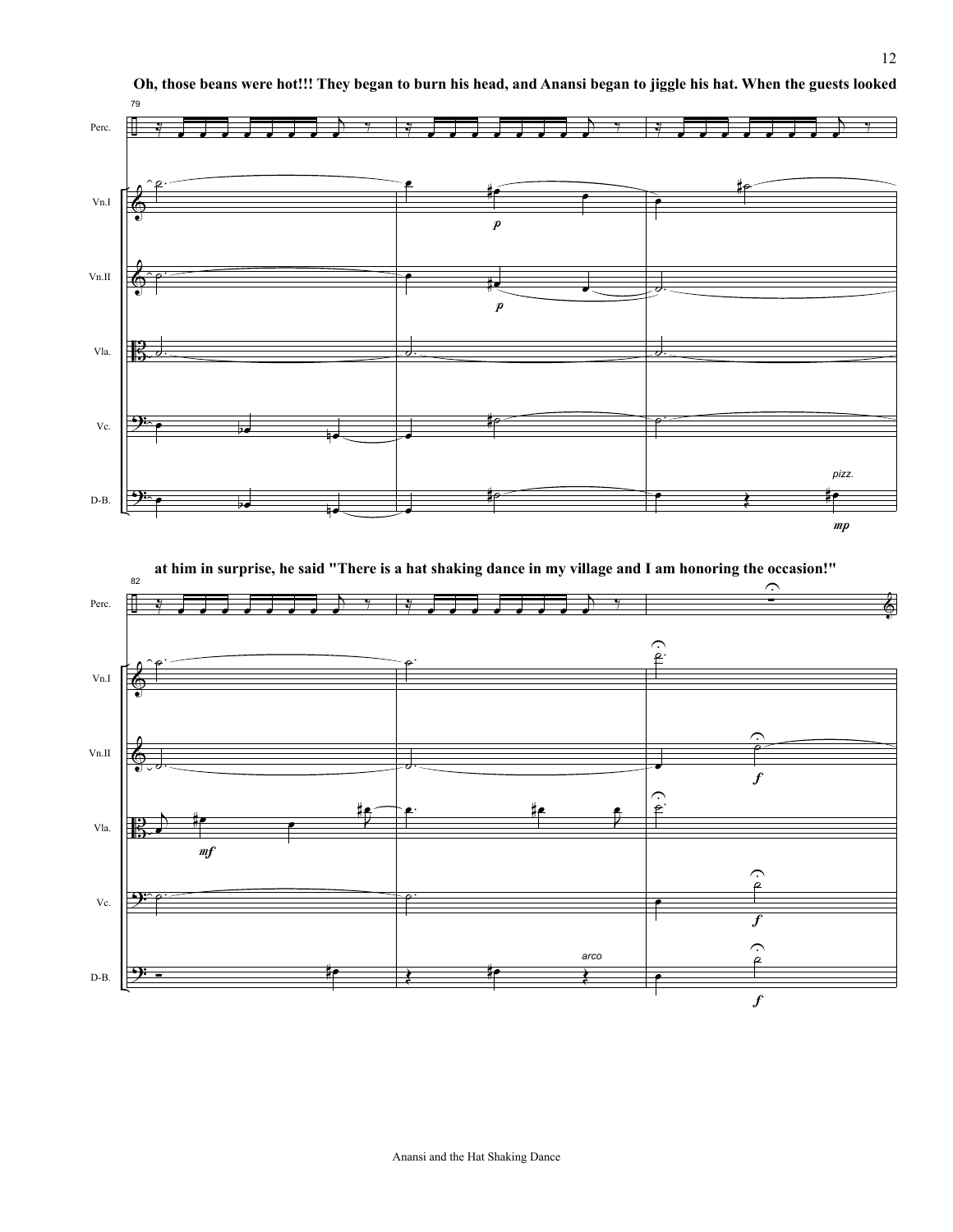

13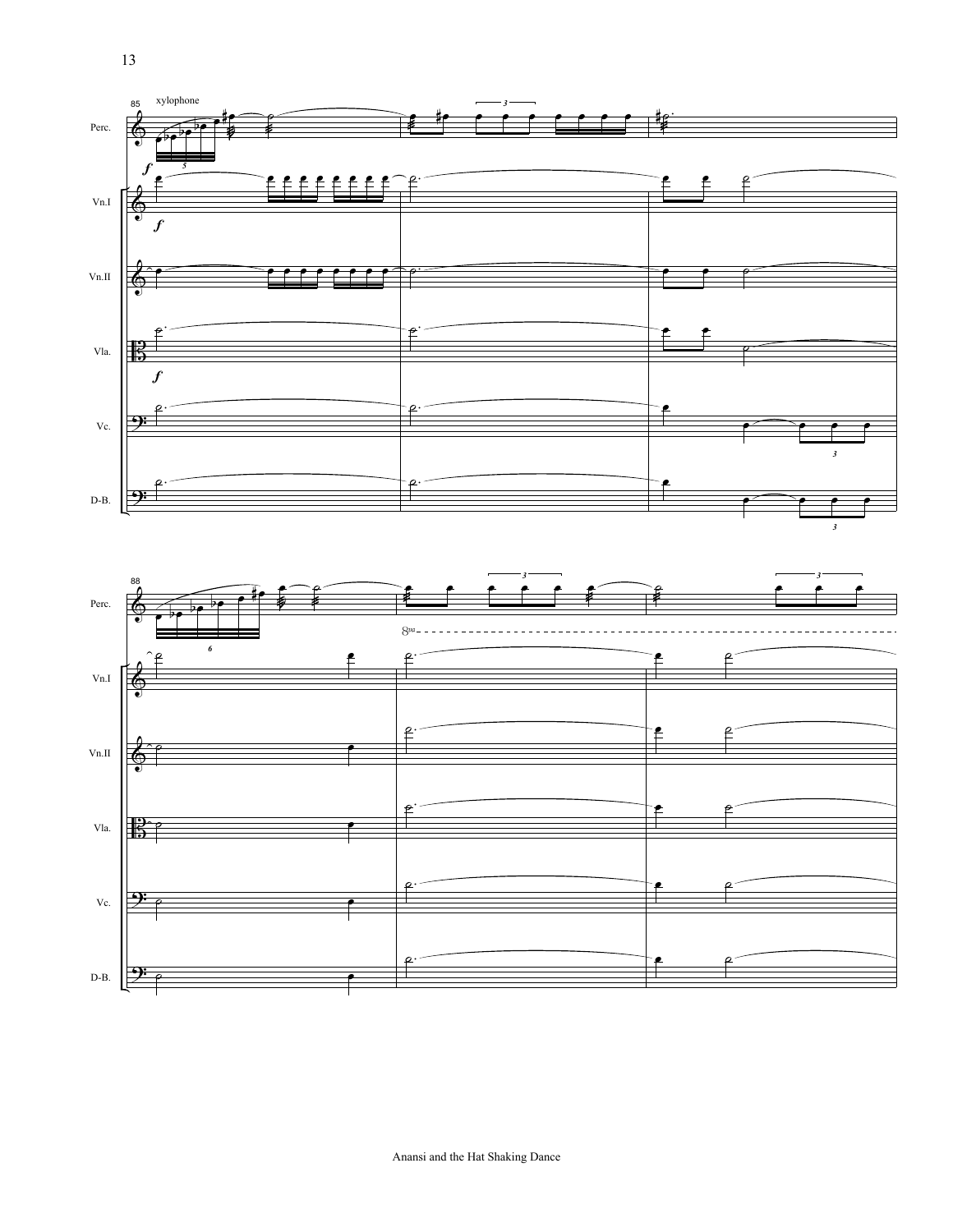

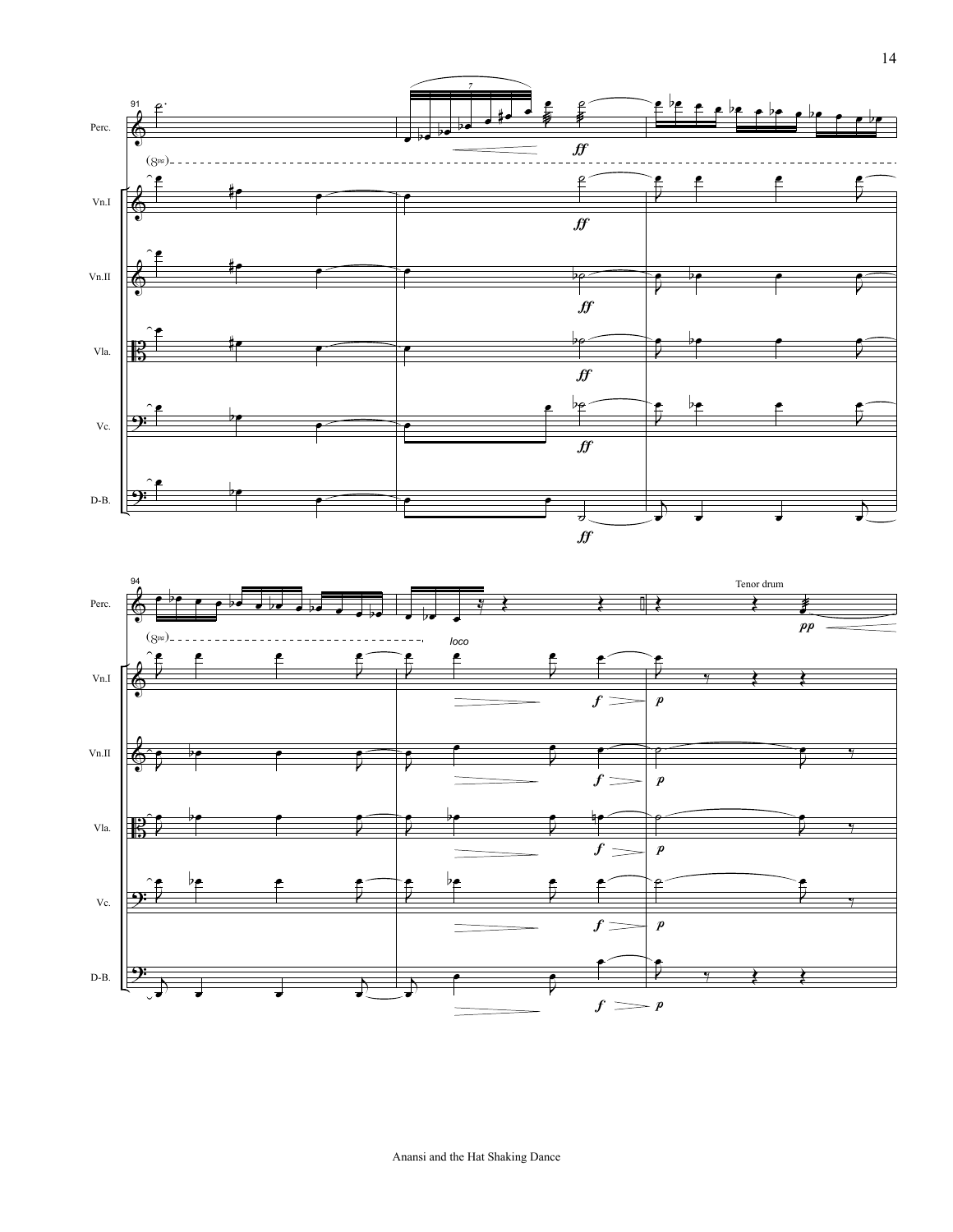

Reader 8: The beans burned hotter and Anansi began to jump up and down as he jiggled his hat faster and said:

"In my village they dance like this."

15

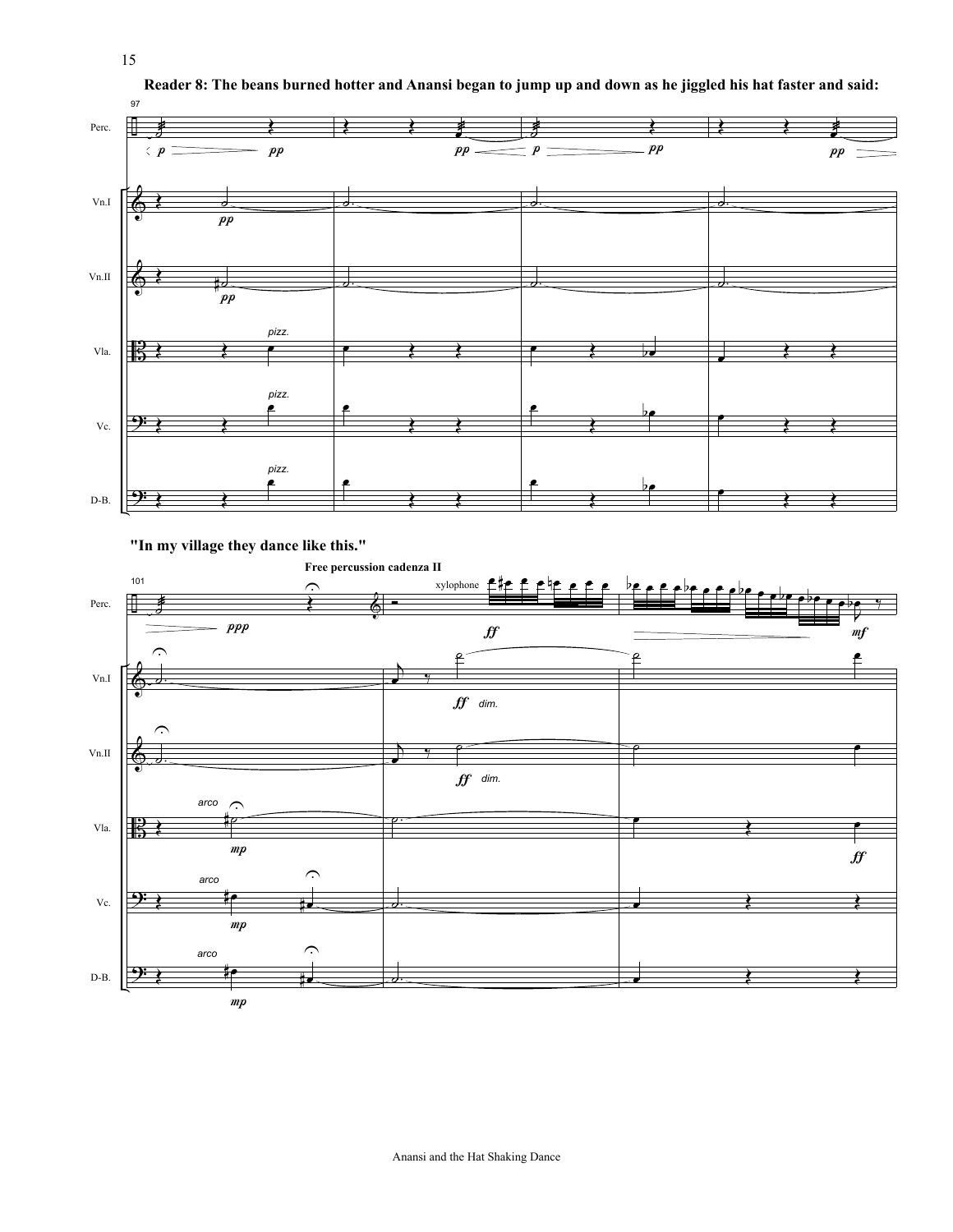

Reader 9: The guests watched as he danced... I must go!"